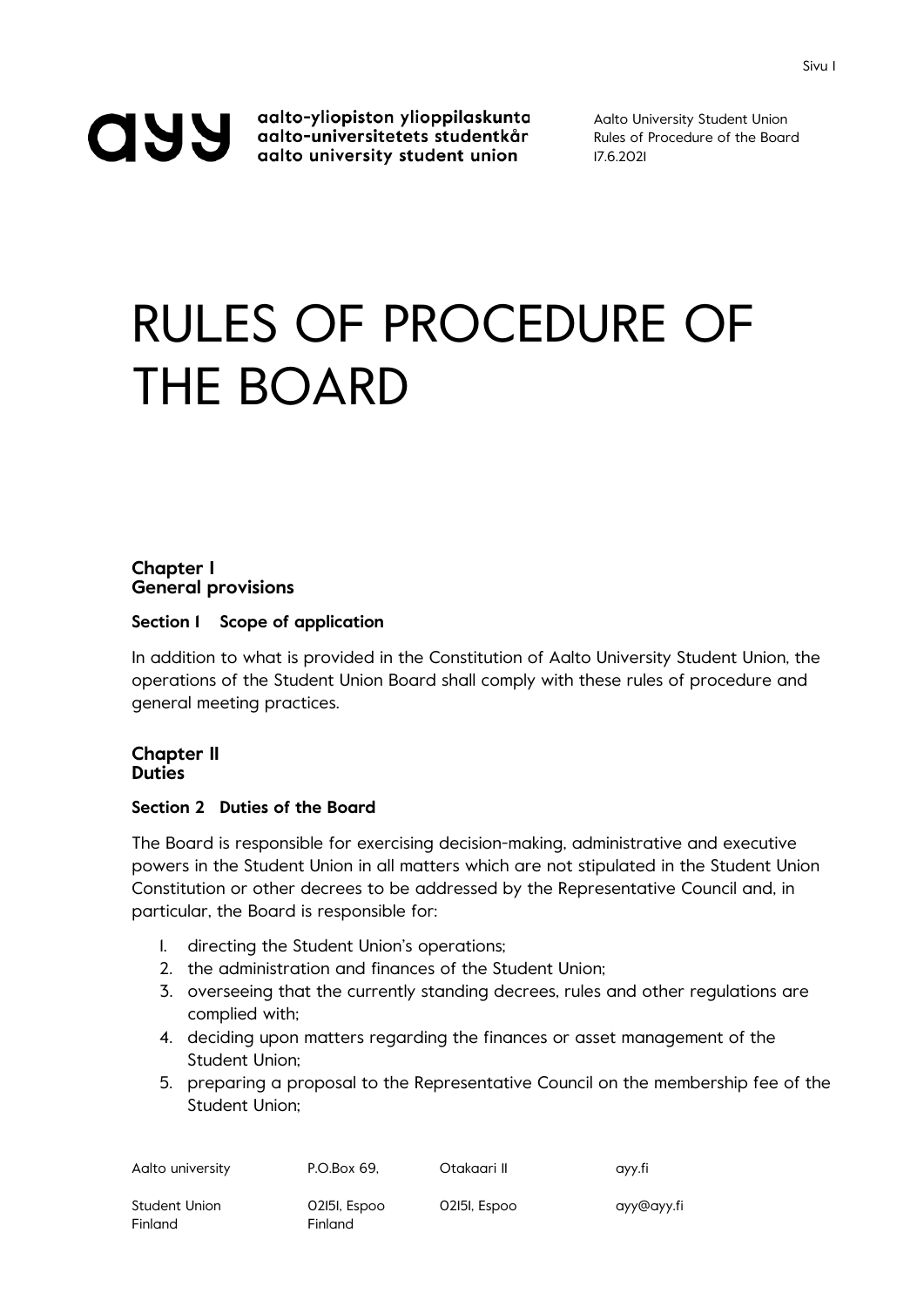- 6. preparing a proposal together with the Financial Directorate on the Student Union's budget to the Representative Council;
- 7. providing the annual report to the Representative Council for information;
- 8. signing the financial statement of the Student Union in accordance with the Accounting Act and presenting it to the Representative Council;
- 9. preparing the appointments of the Financial Director and the members of the Financial Directorate for the Representative Council;
- 10. preparing within its authority the matters emerging in Representative Council meetings;
- 11. implementing for its part the decisions of the Representative Council;
- 12. acting as the manager of the Executive Director;
- 13. deciding upon statements presented in the name of the Student Union;
- 14. representing the Student Union.

# **Section 3 Duties of the Chair**

The duties of the Chair of the Board include:

- 1. directing the operations of the Board;
- 2. convening the board meetings and chairing these meetings;
- 3. representing the Board;
- 4. signing the board meeting minutes together with the meeting secretary and the persons approving the minutes.

When the Chair is prevented from attending or disqualified, one's duties are performed by the Vice Chair.

# **Chapter III Meetings of the Board**

# **Section 4 Organising**

The Board may organise itself prior to the beginning of its term of office. The Board decides on the following matters at the first meeting of its term of office at the latest:

- 1. elect the Vice Chair from among its members;
- 2. decide on the division of labour within the Board;
- 3. decide on the payment grounds of remuneration related to the Board members' positions of trust in accordance with the budgetary principles.

# **Section 5 Meetings**

At the first meeting of its term of office, the Board decides when meetings are held, how they are to be announced and where they are generally held.

The Board also convenes at other times if the Chair deems it necessary or if at least two (2) Board members so request in order to address an announced matter. In this case, the

| Aalto university | P.O.Box 69.  | Otakaari II  | ayy.fi     |
|------------------|--------------|--------------|------------|
| Student Union    | 02151, Espoo | 02151, Espoo | ayy@ayy.fi |
| Finland          | Finland      |              |            |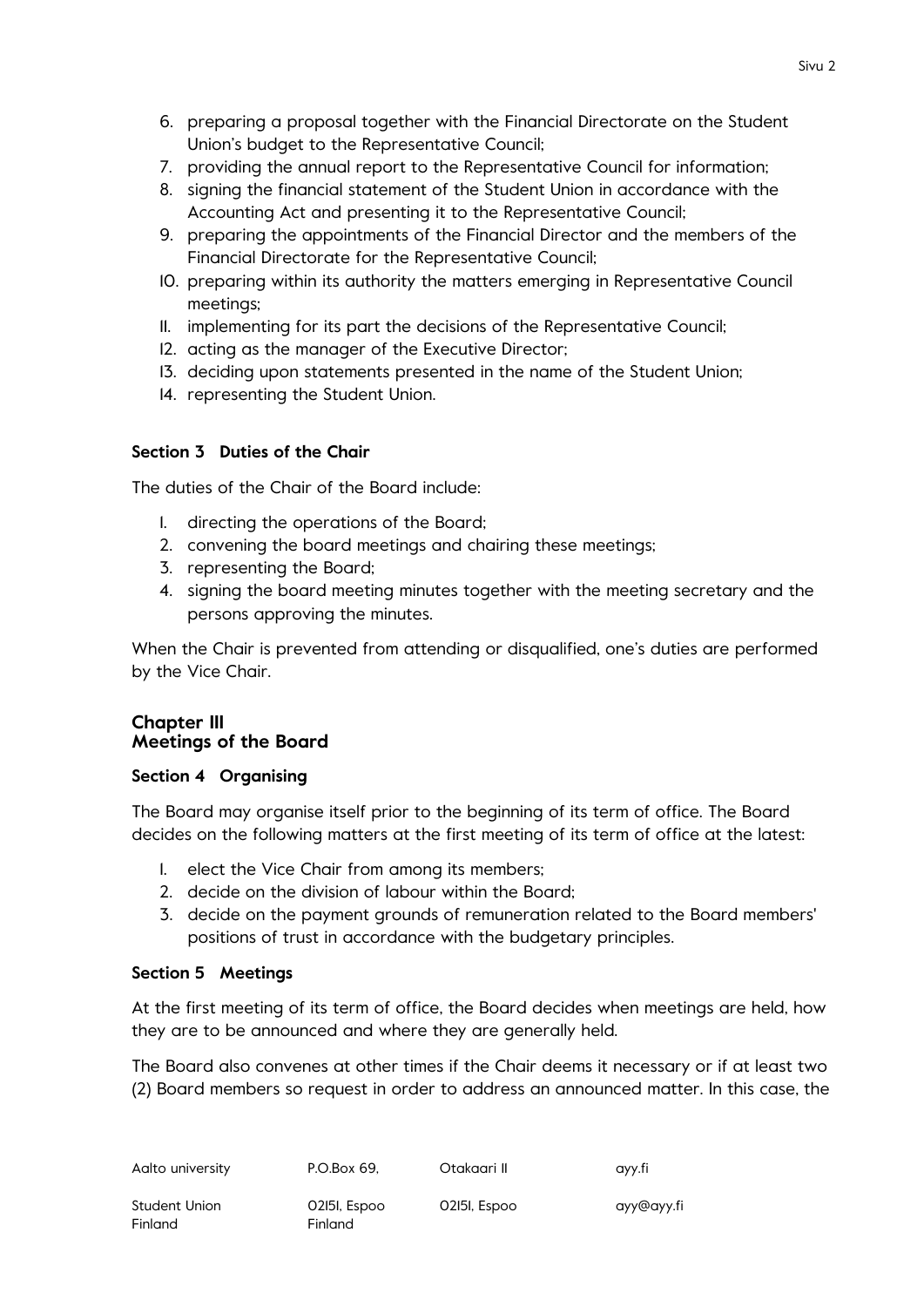members of the Board must be notified of the meeting at least one day prior to the meeting.

# **Section 6 Right to attend and address meetings**

The Chair of the Representative Council and the persons to whom the Chair of the meeting gives permission have the right to attend and address the Board meetings.

# **Section 7 Quorum**

The Board has a quorum when its Chair or Vice Chair and at least half of the other Board members are present.

# **Section 8 Agenda**

The Executive Director and the Chair of the Board are jointly responsible for preparing the agenda for a Board meeting. The Board meeting will address the items on the agenda.

A matter that is not on the agenda may be addressed if the Board so decides by at least two thirds (2/3) of the cast votes.

# **Section 9 Minutes**

The Executive Director is responsible for attending to the duties of the Board secretary. The Executive Director is also responsible for storing the minutes of the Board.

The minutes must be reviewed within fourteen (14) days of the meeting. The minutes are signed by the Chair, the secretary and the persons who approve the minutes. The reviewed minutes are published on the notice board of the Student Union. Minutes of the meeting will be prepared and published on the notice board of the Student Union within seven (7) days of the meeting.

At the beginning of the meeting, the Chair of the meeting summons two (2) Board members who are present to approve the minutes.

# **IV Chapter Processing of matters**

# **Section 10 Disqualification**

Board members are disqualified to participate in decision-making that concerns themselves personally. Disqualifications are determined by the Chair of the meeting; however, in case of dispute, they are determined by a simple majority of the Board.

# **Section 11 Decision-making order**

If there is a consensus on a matter or the counterproposal to the proposal provided as the basis for a presentation is not supported, the Chair must state the decision. Otherwise, the Chair must state the proposals to be put to the vote.

| Aalto university | P.O.Box 69.  | Otakaari II  | ayy.fi     |
|------------------|--------------|--------------|------------|
| Student Union    | 02151, Espoo | 02151, Espoo | ayy@ayy.fi |
| Finland          | Finland      |              |            |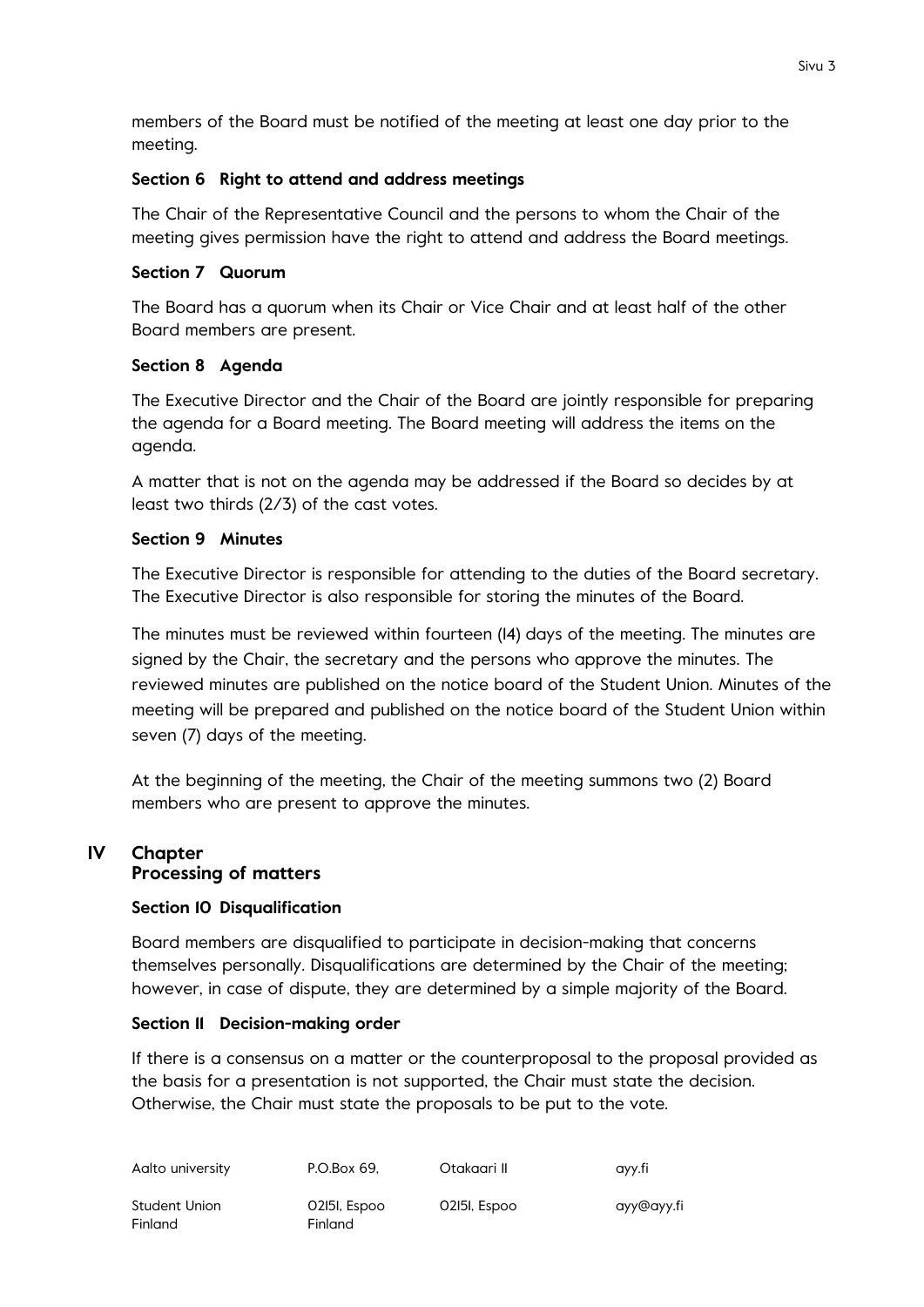After this, the Chair must present a voting method to the Board for approval and, if there are several votes to be conducted, also the order of voting.

In personal elections, or at the request of two (2) members of the Board, voting is conducted by secret ballot.

In the event of a tie, the Chair has the casting vote; however, in personal elections, decisions are made by drawing lots.

# **Section 12 Shelving**

A matter presented for the first time must be shelved until the next Board meeting if at least two (2) members of the Board so require. A renewed shelving of a matter requires a majority of the votes cast.

A matter that is not on the agenda must be shelved if one (1) member so requests.

If a matter is presented in a significantly amended form due to new investigations or presentations, it is considered as being presented for the first time.

# **Section 13 Dissenting opinions**

A Board member may present a dissenting opinion on a decision that they have opposed by making a counterproposal or in a vote. A dissenting opinion may also be presented on the Chair's interpretation. A Board member who wishes to present a dissenting opinion must verbally express this as soon as the decision is declared and submit their opinion in writing to the secretary within the time period reserved for the reviewing of the minutes. A dissenting opinion is always entered into the minutes.

# **V Chapter Board sections, committees and working groups**

### **Section 14 Sections**

The Board may establish sections for its assistance. The sections operate underneath the Board and are guided by the policies of the Board. The sections report on their operations to the Board.

# **Section 15 Committees**

There may be committees operating underneath the Board and the sections. Where applicable, the operations of committees underneath the sections shall comply with the provisions in these Rules of Procedure concerning the operations of sections underneath the Board.

### **Section 16 Other working groups**

The Board may also establish other groups to prepare matters and to carry out other tasks. When appointing a preparatory body, the Board decides upon its duties, authority, term of office, Chair and members, reporting obligation and the Board member or officer acting as its contact person.

| Aalto university         | P.O.Box 69.             | Otakaari II  | ayy.fi     |
|--------------------------|-------------------------|--------------|------------|
| Student Union<br>Finland | 02151, Espoo<br>Finland | 02151, Espoo | ayy@ayy.fi |